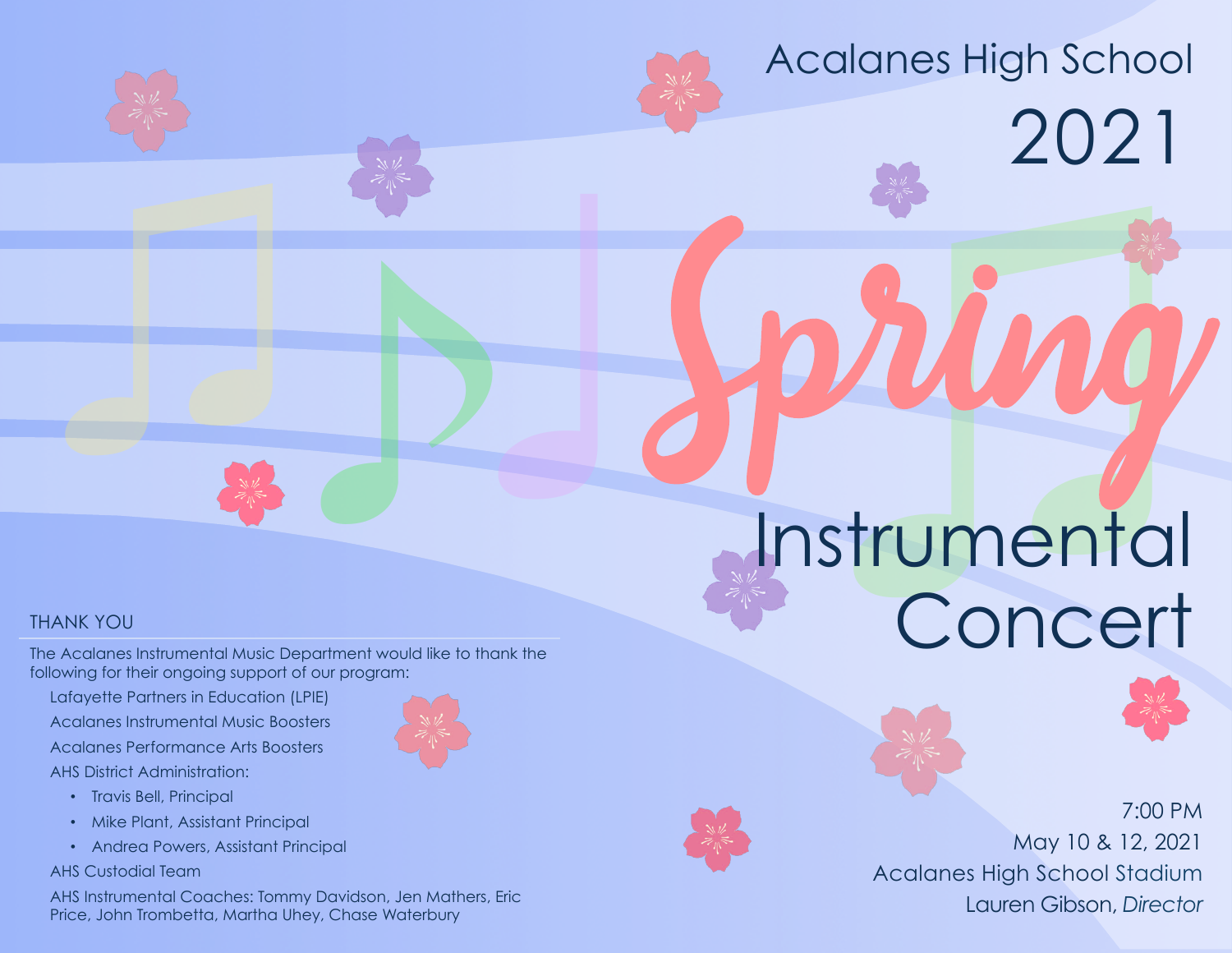**Program for**

**Monday, May 10, 2021**

#### **CONCERT BAND**

Fanfare and Flourishes (for a Festive Occasion) ........... James Curnow

Our Kingsland Spring ............................................... Samuel R. Hazo  $(1<sup>st</sup> Mvt from "Gregorian Suite")$ 

#### **Program for**

## **Wednesday, May 12, 2021**

#### **SYMPHONIC BAND**

#### **WIND ENSEMBLE**

| arr. Paul Murtha    |
|---------------------|
| arr. Johnnie Vinson |
|                     |

#### **JAZZ ENSEMBLE**

|--|--|--|

|                                   | arr. Dave Rivello |
|-----------------------------------|-------------------|
| Easturing Coorgo Rogare, Alto Sav |                   |

 $\sim$  Featuring George Rogers, Alto Sax

Lago Del Oeste .................................................................Matt Harris



#### **ORCHESTRA**

Variations on Mozart's "La ci darem la mano"..........Michael Senturia (from Don Giovanni)

Bacchanale (from Samson & Delilah) .................. Camille Saint-Saëns arr. Gregg A. Porter